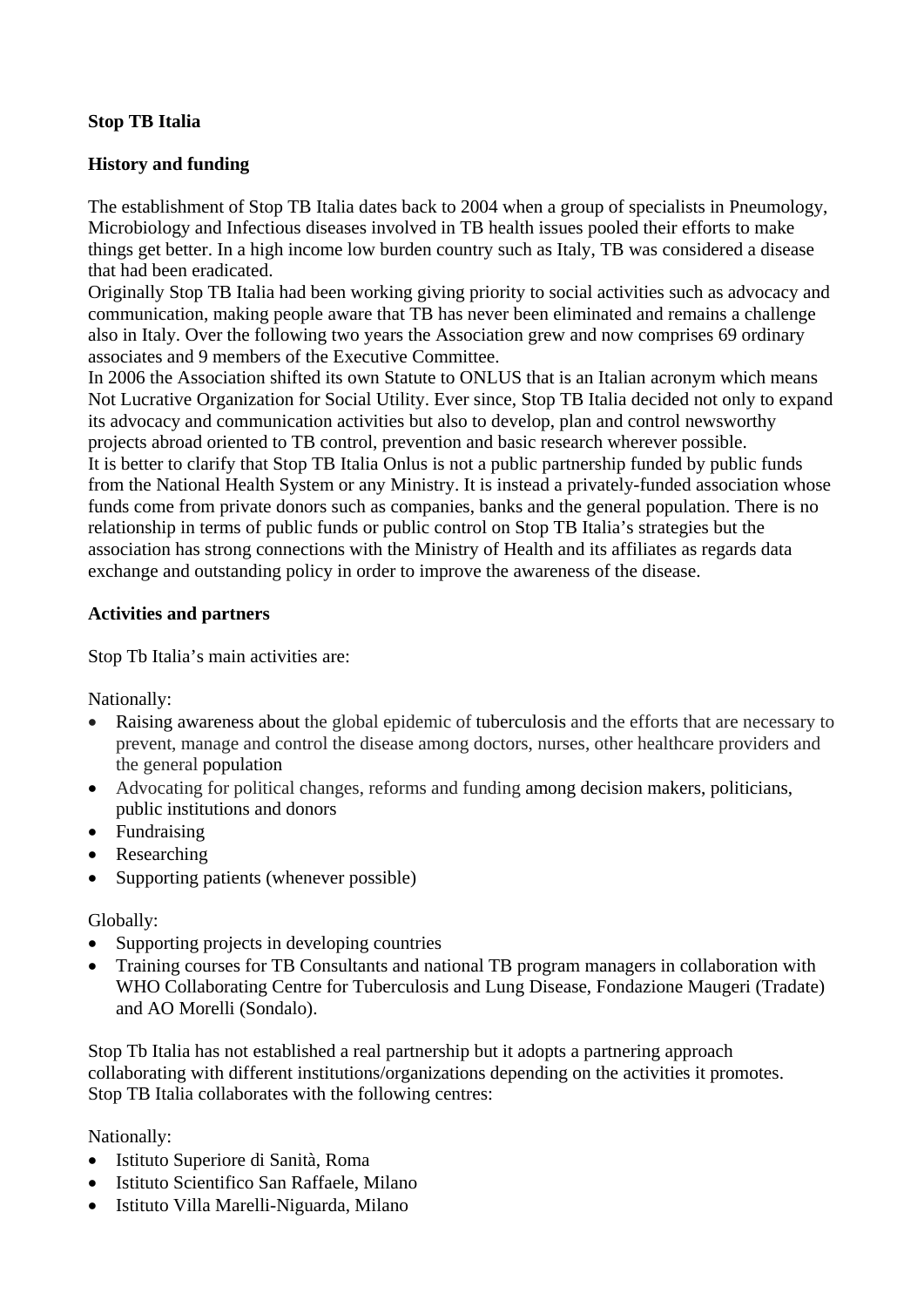- Università di Milano
- Istituto Malattie Infettive, Milano
- Fondazione Maugeri, Tradate
- Federazione Italiana Malattie Polmonari Sociali del Torace
- Centro di Formazione Permanente sulla Tubercolosi
- Comune di Milano, Assessorato Salute

## Globally

- Fondazione Maugeri, Tradate
- Istituto Scientifico San Raffaele, Milano
- AO Morelli, Sondalo
- Università di Brescia, Istituto Malattie Infettive e Tropicali
- Istituto Superiore di Sanità, Roma
- Yungar per la pace Onlus

Stop TB Italoa main challenge is to **raise awareness about TB in both public and political communities**. Since 2006 we have been implementing advocacy and communication activities engaging journalists, research centres ( Istituto San Raffaele), hospitals (Istituto Villa Marelli-Niguarda), universities and decision-makers.

Particularly every year we organize a TB Day and at least one major fundraising event. Since 2009 Stop TB Italia has decided to link its campaigns and events with music. We believe that music reaches many people, giving us the opportunity to spread our message more effectively and to a wider public. In 2010 and 2011, Stop TB Italia in partnership with the Municipality of Milan and Lilly MDR Partnership has organized an all day long concert for the World TB Day that has had a great success attracting many spectators, mostly young people.

Moreover, in 2011 Stop TB Italia, in collaboration with Federazione Italiana Malattie Polmonari Sociali del Torace and Lilly MDR Partnership, has organized the first edition of the TB National Convention, held in the Senate in Rome. The aim of the convention was to raise awareness about the critical aspects of TB control among decision-makers and politicians urging them to find solutions to better manage and control the disease. The politicians answered with a new legislative proposal and the promise to establish a round table to better define the terms of the problems and propose solutions.

Stop TB Italia Onlus is also supporting four **projects in developing countries**:

- 1) Project in support of TB affected community of Gugulethu,
- 2) Project in support of the program of TB control in a district in Senegal
- 3) MDR-XDR project Burkina Faso University Brescia-HSR
- 4) An Advocacy project at Dharamsala in India

In almost all these projects we have a local partner in charge of the implementation of the project: the Non Governamental Organization Yizani Sakhe for the Gugulethu Project and the Cooperative GIE *Bois Sacré* for the project in Senegal.

Moreover, in some cases, we established partnership with national organization. Yungar per la pace Onlus, for example, decided to develop, plan and propose the project in support of the program of TB control in a district in Senegal with us. Stop TB Italia offers its know how in terms of TB prevention and control and Yungar per la pace offers the logistics and organizational network that it has build in more than 10 years of activities in the intervention area.